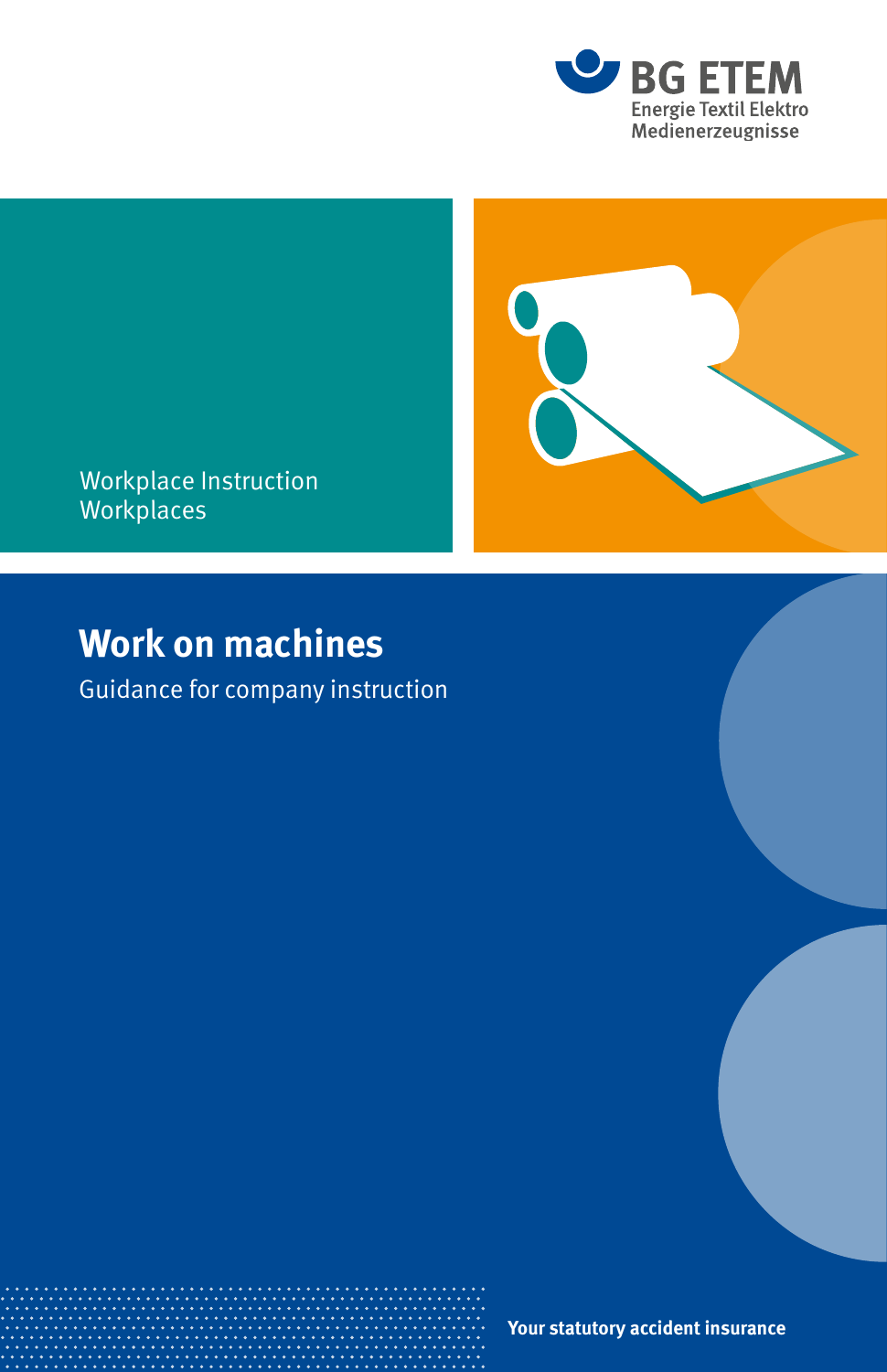# **Safe working on machines**

### **Facts**

When working on machines, serious injuries can occur, e.g. due to being crushed, cut or due to impacts. In order to avoid such injuries, the operating instructions for the machines as well as all internal compa-

ny instructions must be carefully read and understood by every employee. The regulations on setup works and the behavior in the event of malfunctions are particularly important.



In the event of major safetyrelated defects, the machine must be shut down immediately if necessary.

### **What are the risks?**

The most common mechanical danger points are:

- Draw-in points (e.g. rollers or cylinders)
- Pinch points (e.g. pressure bars) 2
- Cutting points (e.g. knives) 3
- Impact points (e.g. due to moving parts)

#### **Other hazards are caused by:**

- Splashing of liquids under high pressure
- Electrical energy
- Static electricity
- Hydraulic, pneumatic or thermal energy
- Risk of fire or explosion
- Noise

## **Protective measures before starting to work**

#### **Instruction:**

Employees are only allowed to operate the machines on which they have been instructed.

#### **Wear personal protective equipment:**

If personal protective equipment is required (e.g. safety shoes, hearing protection), it must be worn.

#### **Wear suitable clothing:** 4

When working on moving machine parts, employees with long hair must use a hair net if necessary. Close-fitting clothes must be worn. Rings, necklaces and bracelets must also be removed beforehand.



- Emission of dusts, gases, vapors or liquids
- High temperatures
- Incorrect assembly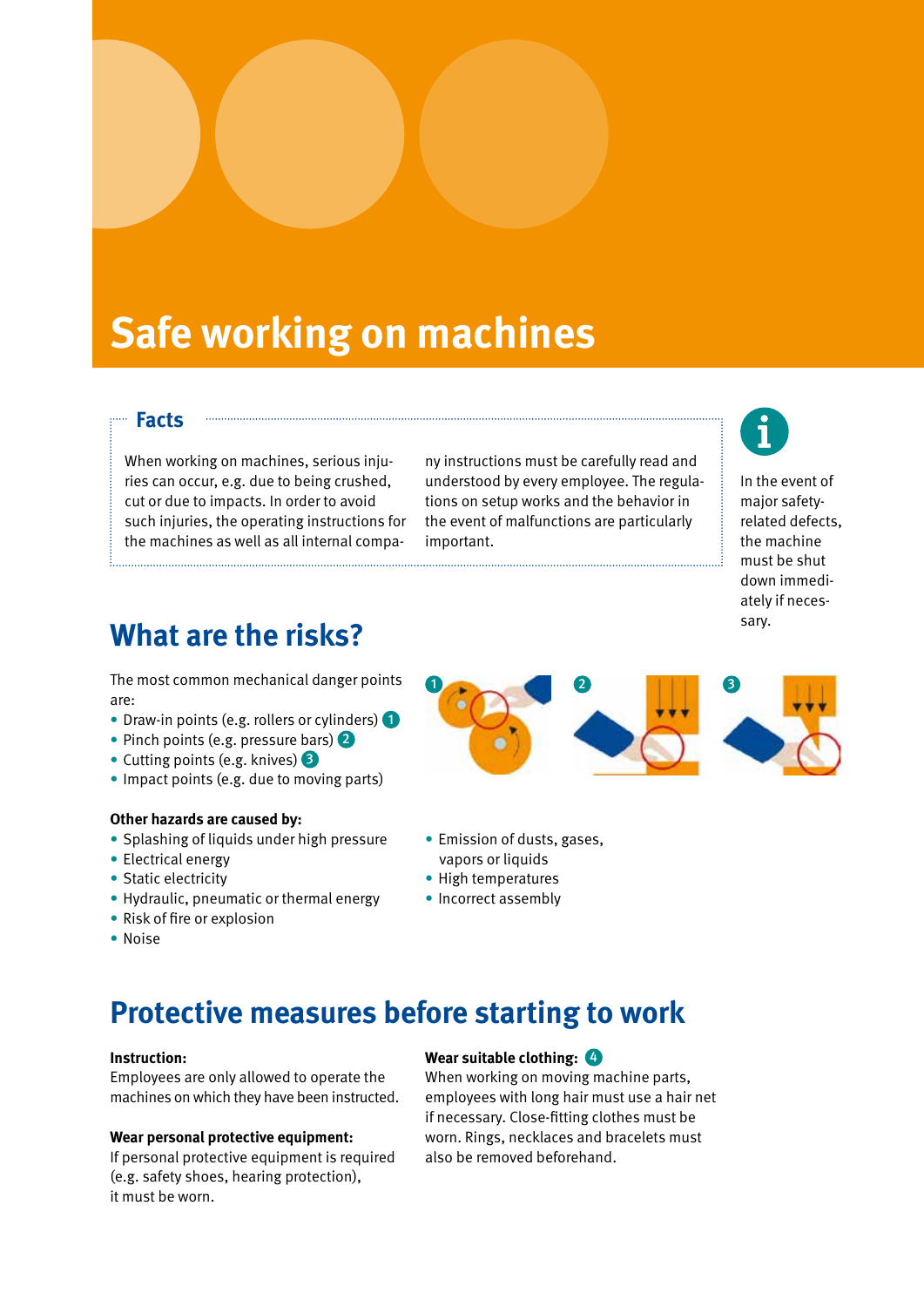

#### **Check protective devices:**

Existing protective devices must be checked regularly to ensure their proper function and effectiveness.

#### **Observe warning devices:**

Warning devices (e.g. start-up warning devices) must be observed on the machine.

#### **4** WEAR SUITABLE CLOTHING



### **Protective measures when working on machines**

#### **Protective measures during operation**

Do not manipulate protective devices:

• The protective devices (e.g. safety switches) must not be bypassed or disabled.

Never reach into running machines:

• Never reach into moving machine parts during operation.

#### **Protective measures for setup work and malfunctions**

Never troubleshoot the machine while it is running.

• Wait for the machine to come to a standstill.

During setup work on the running machine:

- The existing protective measures must remain effective or suitable alternative measures must be provided, e.g. inching mode.
- The residual risks must be observed (see notes in the operating instructions).

#### **Protective measures during maintenance and repair work**

- Maintenance work and measures may only be carried out by qualified personnel. After the repair or maintenance work, the existing protective devices must be completely refitted and their function must be checked.
- Unauthorized, accidental or unexpected starting must be prevented  $\bullet$  (e.g. lock the main switch, attach a sign "Maintenance work, do not switch on").
- Dangerous movement due to stored energy must be prevented (e.g. by venting pressure vessels and pneumatic cylinders beforehand).

If safety-related defects are detected, the responsible superiors must be notified so that the defects can be removed by qualified personnel. In the event of major safetyrelated defects, the machine must be **shut down immediately** if necessary.



Lock the main switch when performing maintenance works.